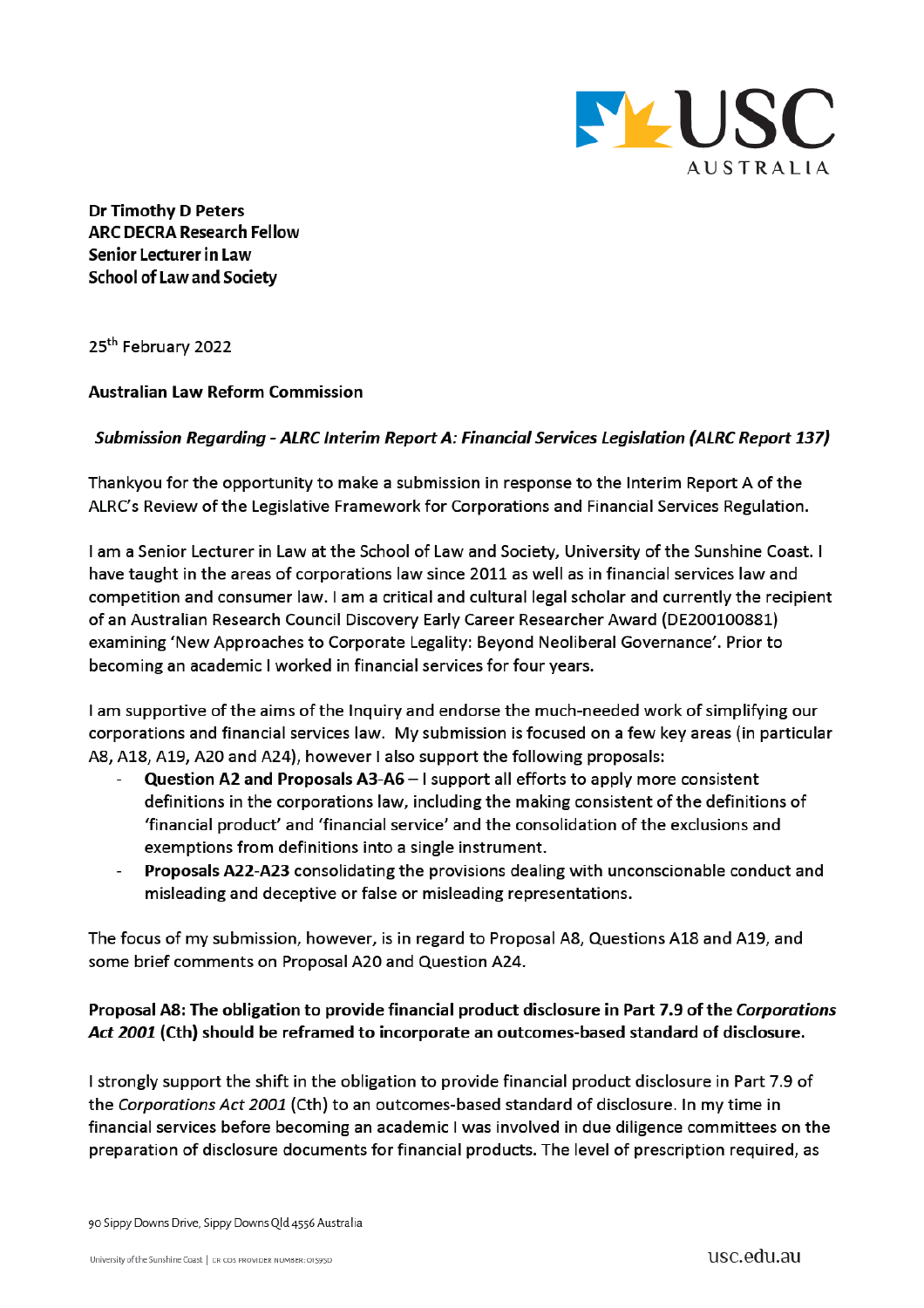well as the guidelines on how it was to be met, resulted in forms of disclosure that were convoluted, tick-a-box and which did not appropriately match the product in question. That is, the level of disclosure was inferior to what, as a risk manager, I was recommending should be provided (and which would have been much clearer for the intended end-users of the document).

In addition, I support the increased flexibility of an outcomes-based approach which will allow for more innovative and effective approaches to disclosure. This is particularly the case for online, digital and interactive provision of disclosure information, as well as encouraging the provision of useful information for the end-user in making their decision, rather than a compliance-based approach focused on protecting the preparers from potential liability.

Disclosure documents that are fit-for-purpose, less descriptive and more outcomes orientated are essential.

# **Question A18: Should Chapter 7 of the** *Corporations Act 2001* **(Cth) be amended to insert certain norms as an objects clause?**

### **Question A19: What norms should be included in such an objects clause?**

I support the ALRC's taking-up of the recommendations from the Financial Services Royal Commission that norms should be embedded in the law. The suggested approach of inserting the six norms set out by the Royal Commission (or a variation of them) as an objects clause in Chapter 7 would, alongside the substantive conduct provisions such as the duty of licensees to act 'efficiently, honestly and fairly', appear to present a certain hierarchy in which the overarching norms are embedded as objects clauses, with the substantial conduct provisions being separately captured.

Given this implicit hierarchy, I would suggest that an even broader approach should be considered, in which the *Corporations Act* itself sets out norms of conduct in objects clauses that would apply to *all* corporations. This would recognise that the fundamental issues raised by the Financial Services Royal Commission relating to the overriding concerns with both profit and individual gain are not restricted to companies providing financial products and financial services.<sup>1</sup>

Further consideration would need to be given to the nature of those norms, whether the six outlined by the Royal Commission are appropriate or need adjustment, or whether a broader set similar to the 11 foundational 'Principles for Business' in the UK should be incorporated. Given the proceduralisation of corporate law that has occurred in recent years noted by the ALRC,<sup>2</sup> and the aims of the ALRC's Inquiry focused on simplification of corporate law, the inclusion of a set of

 $1$  Commonwealth of Australia, Royal Commission into Misconduct in the Banking, Superannuation and Financial Services Industry, *Final Report* (Volume 1, 2019) 1.

<sup>&</sup>lt;sup>2</sup> Australian Law Reform Commission, 'Interim Report A: Financial Services Legislation' (ALRC Report 137, November 2021), [2.117] pp78-79; Ross Grantham, 'The Proceduralisation of Australian Corporate Law' (2015) 43(2) *Federal Law Review* 233.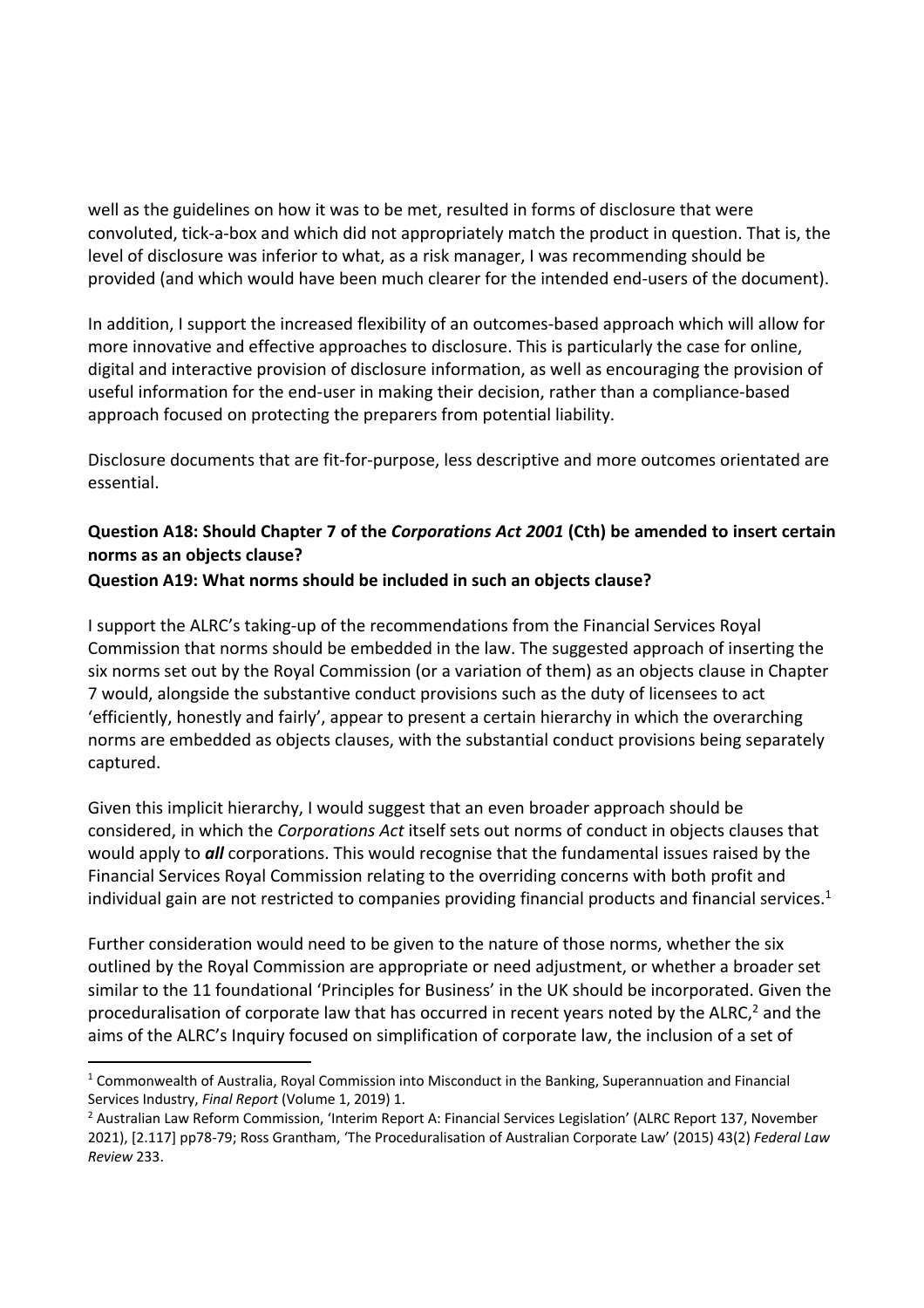norms that spoke directly to the users of the Act (i.e. those carrying on commercial enterprises in a corporate form), would appear both appropriate and needed.

Such an approach would also sit within broader concerns about corporation's social responsibility and needing to fulfil a broader social purpose than simply the pursuit of profit above all else. Whilst there are debates about both whether corporations should engage in a pursuit of broader purposes and, if so, the best ways of going about this,<sup>3</sup> including the expected norms of conduct of corporate entities and those that carry on their business would help to clarify and focus expectations without affecting current policy settings (as per the current Terms of Reference).

In addition, the Interim Report refers to arguments that the fundamental norm of 'obey the law' is implicit in *all* law. However, given the misconduct revealed by the Financial Services Royal Commission, it would appear that this is a fundamental norm that has consistently been disregarded. Emphasising this as a requirement and expectation of not only financial services entities, but all corporations, would highlight that accepting the penalties for a breach of the law is *not* an acceptable 'cost of doing business'.

# **Proposal A20(b) Section 912A(1)(a) of the** *Corporations Act 2001* **(Cth) should be amended by: b. replacing the word 'efficiently' with 'professionally'**

As highlighted by the ALRC, given the non-lay interpretation of 'efficiently' in s912A(1)(a) it would be appropriate to replace the term. Acknowledging the consideration of both 'competently' and 'professionally' by the ALRC, I support the change to 'professionally'. In addition to this aligning with the judicial interpretation of the existing term, it also highlights and encompasses a broader notion of professionalisation that the provision of financial services should encompass.

## **Importance of corporations grappling with their obligations and the expected standards of the community:**

- **Proposal A20(c) Section 912A(1)(a) of the** *Corporations Act 2001* **(Cth) should be amended by:** 
	- **c. inserting a note containing examples of conduct that would fail to satisfy the 'fairly' standard.**
- **Question A24. Would the** *Corporations Act 2001* **(Cth) be simplified by:** 
	- **a. amending s 961B(2) to re-cast paragraphs (a)–(f) as indicative behaviours of compliance, to which a court must have regard when determining whether the primary obligation in sub-s (1) has been satisfied; and**
	- **b. repealing ss 961C and 961D?**

<sup>&</sup>lt;sup>3</sup> For consideration of these debates in the Australian context, see: Rosemary Teele Langford, 'Purpose-Based Governance: A New Paradigm' (2020) 43 *University of New South Wales Law Journal* 954; Ross Grantham, 'People, Planet, and Profits: Re-purposing the Company' (2021) 38 *Company & Securities Law Journal* 250.